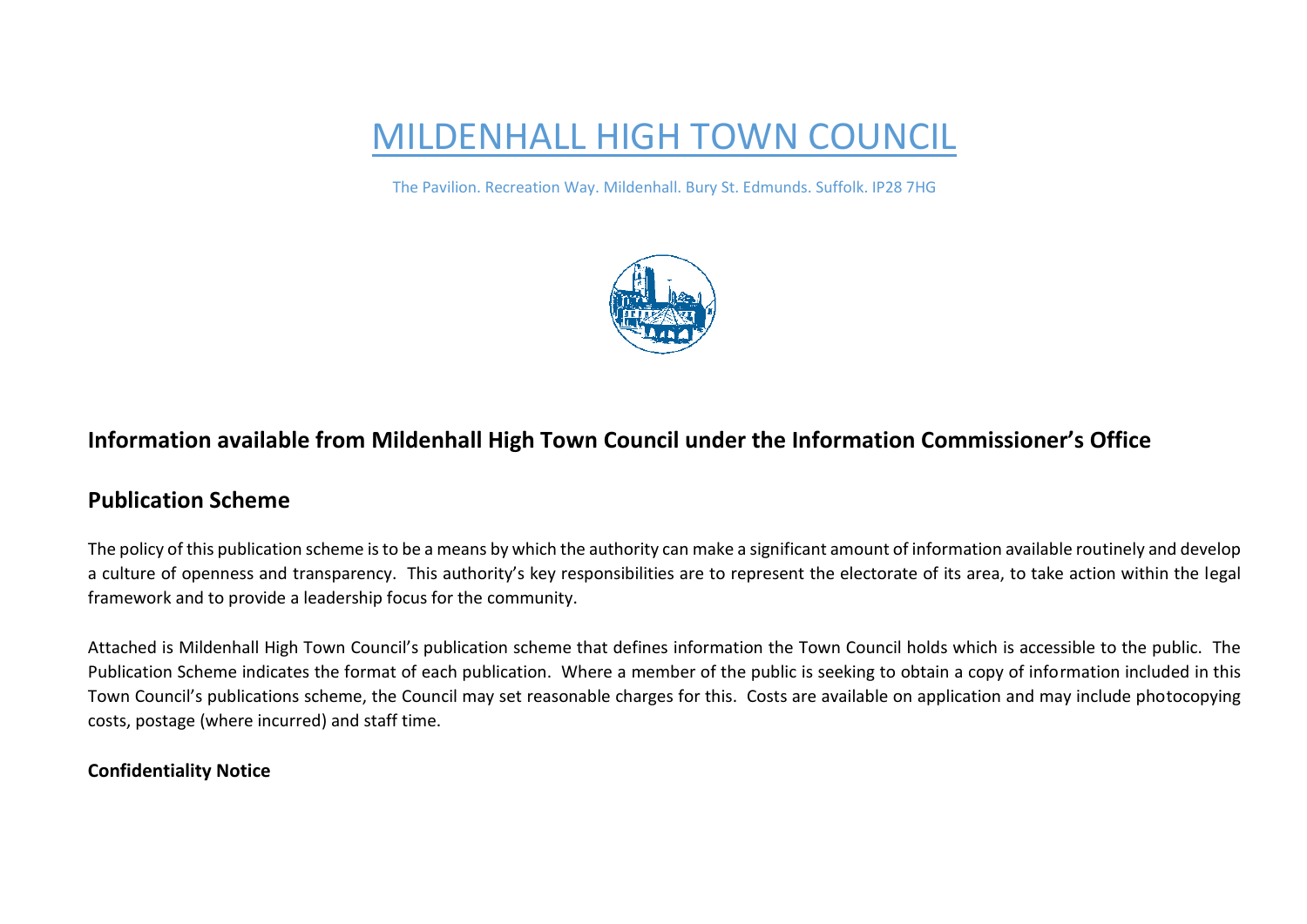The Town Council's policy is to be as open as possible and supply the information requested but the Town Council may withhold any information if it considers its release not to be in the public interest and could cause significant harm. Any sensitive and confidential information is exempt from public information.

#### **Requests for Information**

Requests for information must be made to the Town Council at the address below and include details of the applicant and the information sought. The applicant has two rights:

- (i) To be told whether the information is held by a local council and to receive the information as a copy or summary, if considered to be in the public interest and
- (ii) Whether a fee is required.

#### **Responsibility for the Publication Scheme**

The Town Manager is responsible for maintaining the scheme on a day-to-day basis on behalf of the Town Council. Mildenhall High Town Council approved the publication scheme on 30<sup>th</sup> July 2020.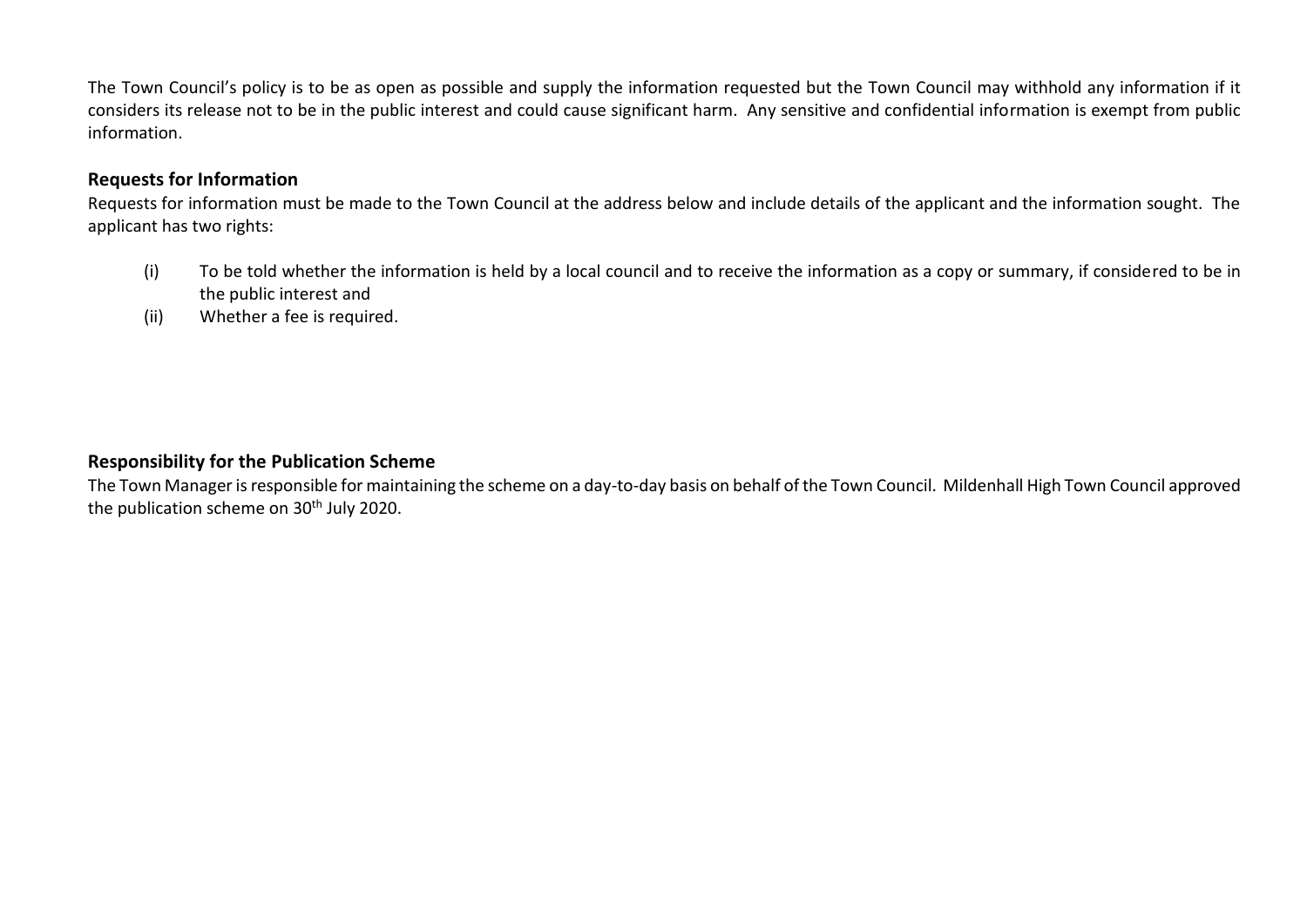#### **Contact Details**

Town Manager Mildenhall High Town Council The Council Office, The Pavilion, Recreation Way, Mildenhall, Suffolk, IP28 7HG Tel: 01638 713493 e-mail: admin@mildenhall-tc.gov.uk

| Information to be published                                                                                                                                                        | How the information can be obtained                              | Cost              |
|------------------------------------------------------------------------------------------------------------------------------------------------------------------------------------|------------------------------------------------------------------|-------------------|
| Class $1$ – who we are and what we do<br>(Organisational information, structures, locations and contacts)                                                                          | Hard copy and/or website                                         |                   |
| Who's who on the Council and its Committees                                                                                                                                        | Website/Notice Boards<br>Hard copy - contact Town Manager        | Free<br>10p/sheet |
| Contact details for Parish Clerk and Council members (named contacts where<br>possible with telephone number and e-mail address (if used))                                         | Website/Notice Boards<br>Hard copy - contact Town Manager        | Free<br>10p/sheet |
| Location of main Council office and accessibility details                                                                                                                          | Mildenhall High Town Council<br>Monday - Friday 9am - 5pm        |                   |
| <b>Staffing Structure</b>                                                                                                                                                          | <b>Website/Notice Boards</b><br>Hard copy - contact Town Manager | Free<br>10p/sheet |
| Class $2$ – What we spend and how we spend it                                                                                                                                      |                                                                  |                   |
| (Financial information relating to projected and actual income and expenditure,<br>procurement, contracts and financial audit)<br>Current and previous financial year as a minimum |                                                                  |                   |
| Annual return form and report by auditor                                                                                                                                           | Hard copy - contact Town Manager                                 | 10p/sheet         |
| Computerised<br><b>Finalised Budget</b><br>Hard copy - contact Town Manager                                                                                                        |                                                                  | Free<br>10p/sheet |
| Precept                                                                                                                                                                            | Hard copy - contact Town Manager                                 | 10p/sheet         |
| <b>Borrowing Approval letter</b>                                                                                                                                                   | Hard copy - contact Town Manager                                 | 10p/sheet         |
| <b>Financial Standing Orders and Regulations</b>                                                                                                                                   | Computerised<br>Hard copy - contact Town Manager                 | Free<br>10p/sheet |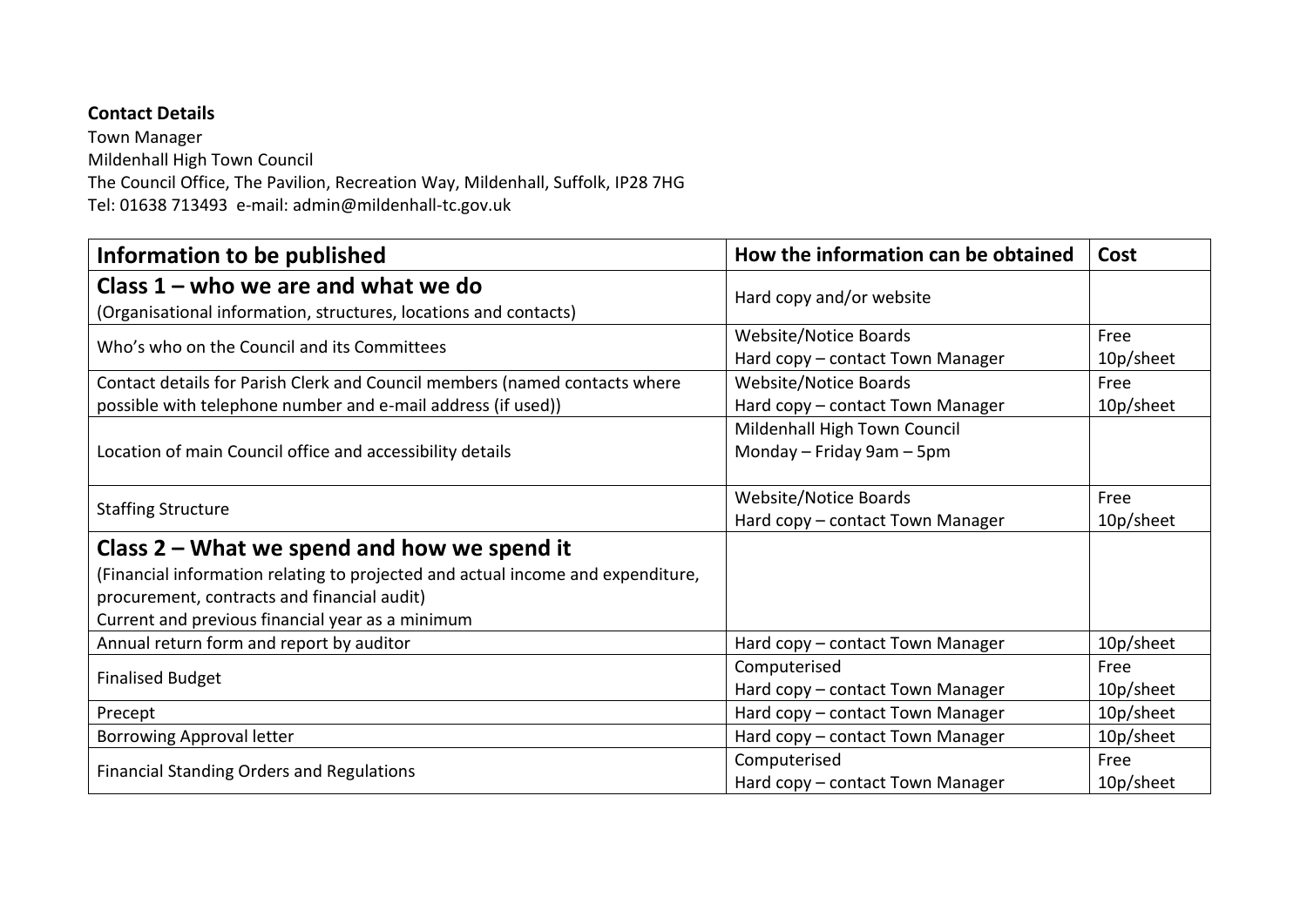| Grants given and received                                                                                                                 | 10p/sheet<br>Hard copy - contact Town Manager            |           |
|-------------------------------------------------------------------------------------------------------------------------------------------|----------------------------------------------------------|-----------|
| List of current contracts awarded and value of contract                                                                                   | Hard copy - contact Town Manager                         | 10p/sheet |
| Members' allowances and expenses                                                                                                          | Hard copy - contact Town Manager                         | 10p/sheet |
| Class $3$ – What our priorities are and how we are doing                                                                                  | Hard copy or website                                     |           |
| (Strategies and plans, performance indicators, audits, inspections and reviews)                                                           |                                                          |           |
| Neighbourhood Plan (current and previous year as a minimum)                                                                               | Hard copy or website<br>Hard copy - contact Town Manager | 10p/sheet |
|                                                                                                                                           | Website                                                  | Free      |
| Annual Report to Town Meeting (current and previous year as a minimum)                                                                    | Computerised                                             | Free      |
|                                                                                                                                           | Hard copy- contact Town Manager                          | 10p/sheet |
| <b>Quality status</b>                                                                                                                     | Hard copy of certificate - contact Town<br>Manager       | 10p/sheet |
| Local charters drawn up in accordance with DCLG guidelines                                                                                | Hard copy - contact Town Manager                         | 10p/sheet |
| Class 4 – How we make decisions<br>(Decision making processes and records of decisions)<br>Current and previous council year as a minimum | Hard copy or website                                     |           |
| Timetable of meetings (Council, any committee/sub-committee meetings and                                                                  | <b>Website/Notice Boards</b>                             | Free      |
| parish meetings)                                                                                                                          | Hard copy - contact Town Manager                         |           |
| Agendas of meetings (as above)                                                                                                            | Website                                                  | Free      |
|                                                                                                                                           | Hard copy - contact Town Manager                         | 10p/sheet |
| Minutes of meetings (as above) $-$ NB this will exclude information that is                                                               | Website                                                  | Free      |
| properly regarded as private to the meeting                                                                                               | Hard copy - contact Town Manager                         | 10p/sheet |
| Reports presented to council meetings - NB this will exclude information that is<br>properly regarded as private to the meeting           | Hard copy - contact Town Manager                         | 10p/sheet |
| Responses to consultation papers                                                                                                          | Hard copy - contact Town Manager                         | 10p/sheet |
| Responses to planning applications                                                                                                        | Hard copy - contact Clerk                                | 10p/sheet |
| Bye-laws                                                                                                                                  | 10p/sheet<br>Hard copy- contact Clerk                    |           |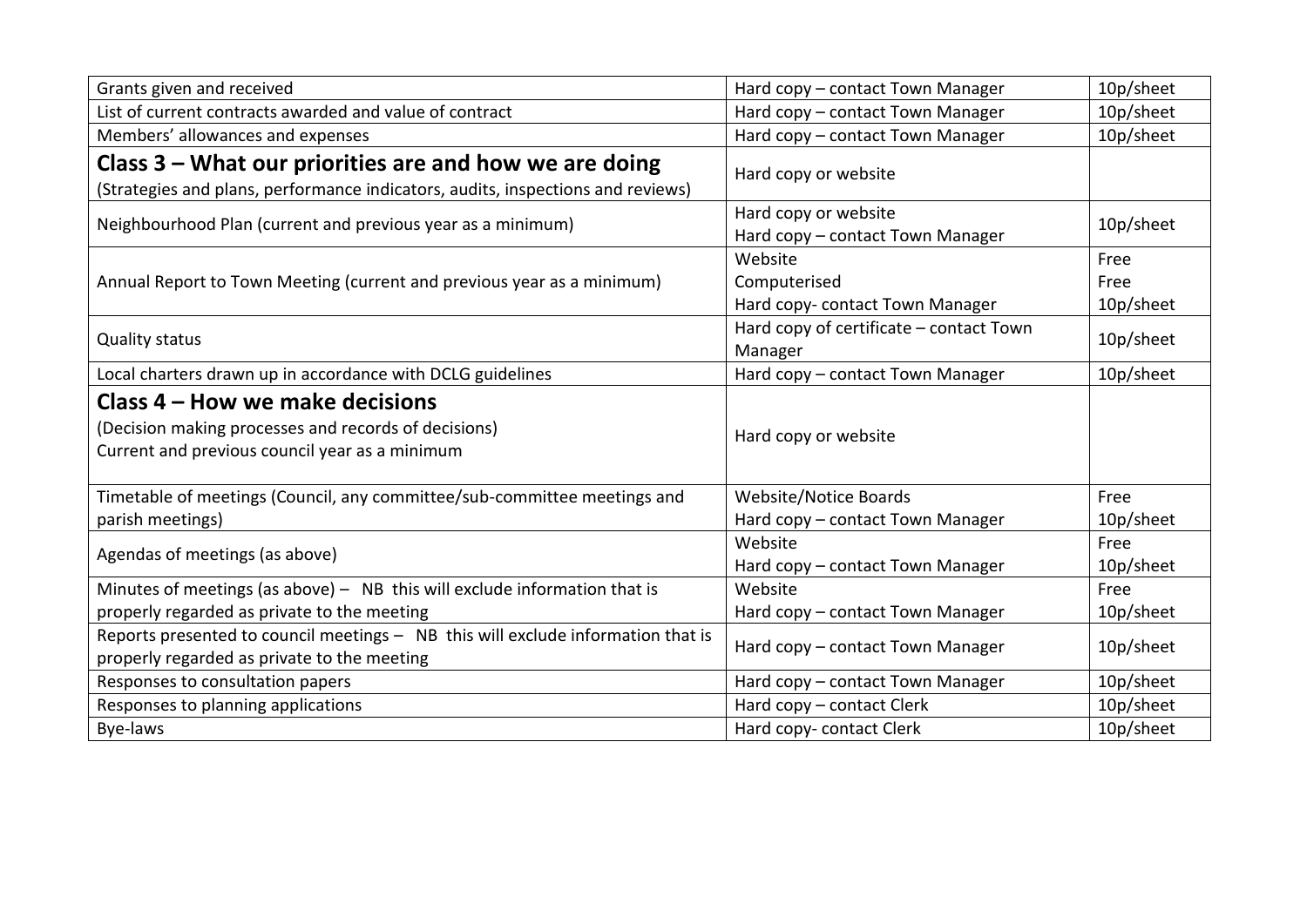| <b>Class 5 - Our Policies and Procedures</b>                                                      |                                               |           |  |
|---------------------------------------------------------------------------------------------------|-----------------------------------------------|-----------|--|
| (Current written protocols, policies and procedures for delivering our services and               | Hard copy or website                          |           |  |
| responsibilities). Current information only                                                       |                                               |           |  |
| Policies and procedures for the conduct of council business:                                      |                                               |           |  |
|                                                                                                   |                                               |           |  |
| Procedural standing orders                                                                        |                                               |           |  |
| Committee and sub-committee terms of reference                                                    | 10p/sheet<br>Hard copy - contact Town Manager |           |  |
| Delegated authority in respect of officers                                                        |                                               |           |  |
| Code of Conduct                                                                                   |                                               |           |  |
| Policy statements                                                                                 |                                               |           |  |
| Policies and procedures for the provision of services and about the employment                    |                                               |           |  |
| of staff:                                                                                         |                                               |           |  |
|                                                                                                   |                                               |           |  |
| Internal policies relating to the delivery of services                                            | Hard copy - contact Town Manager              | 10p/sheet |  |
| Equality and diversity policy                                                                     | Hard copy - contact Town Manager              | 10p/sheet |  |
| Health and safety policy                                                                          | Hard copy - contact Town Manager              |           |  |
| Recruitment policies (including current vacancies)                                                | Hard copy - contact Town Manager              | 10p/sheet |  |
| Policies and procedures for handling requests for information<br>Hard copy - contact Town Manager |                                               | Free      |  |
| Complaints procedures (including those covering requests for information and                      |                                               |           |  |
| operating the publication scheme)<br>Hard copy - contact Town Manager                             |                                               | 10p/sheet |  |
| Information security policy                                                                       | Hard copy - contact Town Manager              | 10p/sheet |  |
| Records management policies (records retention, destruction and archive)                          | Hard copy - contact Town Manager              | 10p/sheet |  |
| Data protection policies                                                                          | Hard copy - contact Town Manager              |           |  |
| Schedule of charges (for the publication of information)                                          | Website/Notice boards                         | Free      |  |
| Class $6$ – Lists and Registers                                                                   | Hard copy or website; some information may    |           |  |
| Current maintained lists and registers only                                                       | only be available by inspection)              |           |  |
| Any publicly available register or list (if any are held this should be publicised; in            | Computerised<br>Free                          |           |  |
| most circumstances existing access provisions will suffice)<br>Hard copy - contact Town Manager   |                                               | 10p/sheet |  |
| <b>Assets Register</b>                                                                            | Computerised<br>Free                          |           |  |
| Disclosure log (indicating the information that has been provided in response to                  |                                               |           |  |
| requests; recommended as good practice but may not be held by parish councils)                    | Hard copy - contact Town Manager              | 10p/sheet |  |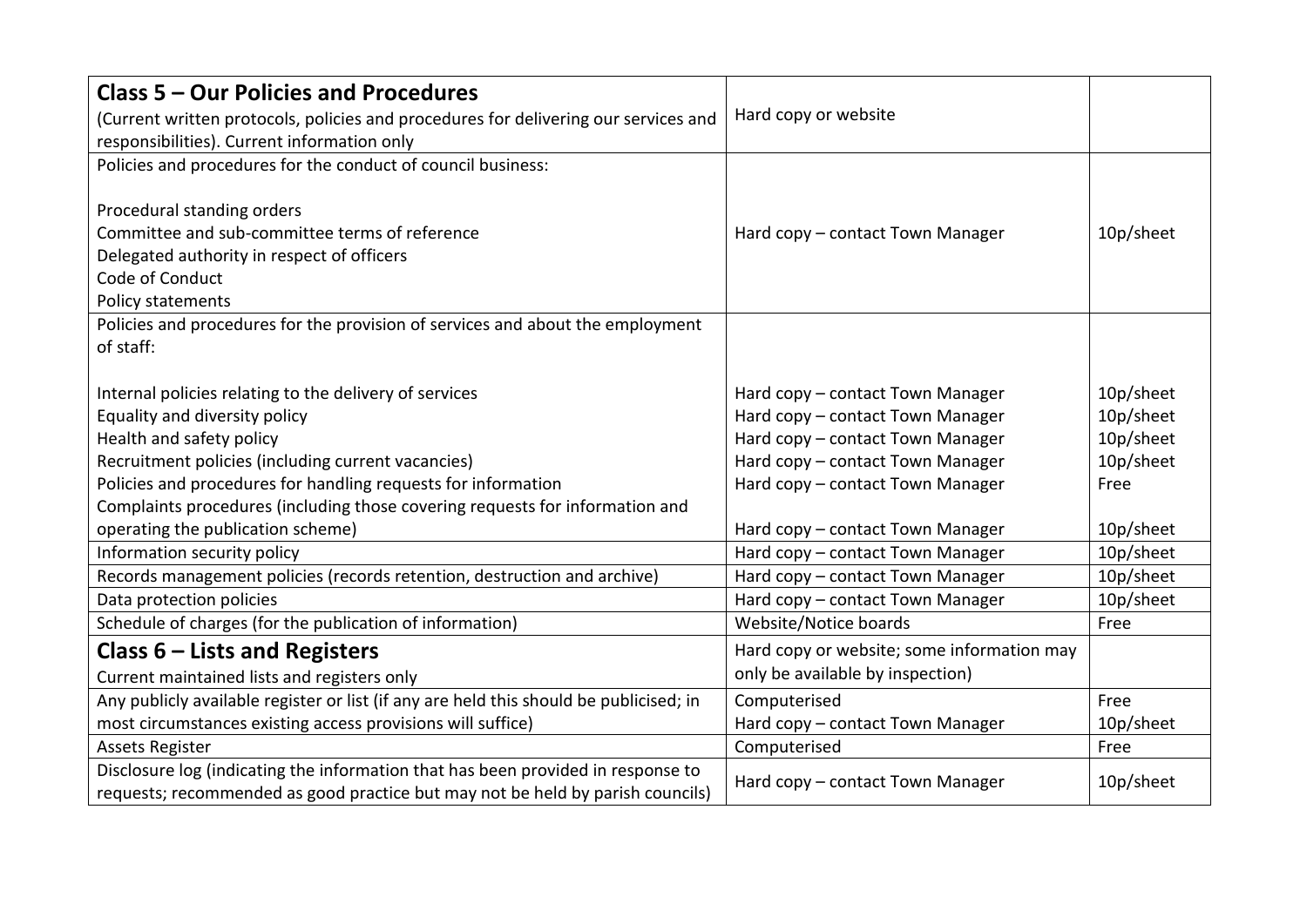|                                                                                                                                   | Website                                                                        | Free      |
|-----------------------------------------------------------------------------------------------------------------------------------|--------------------------------------------------------------------------------|-----------|
| Register of members' interests                                                                                                    | Hard copy - contact Town Manager                                               | 10p/sheet |
| Register of gifts and hospitality                                                                                                 | Hard copy - contact Town Manager                                               | 10p/sheet |
| Class $7 -$ The services we offer                                                                                                 |                                                                                |           |
| (Information about the services we offer, including leaflets, guidance and<br>newsletters produced for the public and businesses) | Hard copy or website; some information may<br>only be available by inspection) |           |
| Current information only                                                                                                          |                                                                                |           |
| Allotments                                                                                                                        | Computerised                                                                   | Free      |
| Plan of site and standard tenancy agreement                                                                                       | Hard copy - contact Town Manager                                               | 10p/sheet |
| Jubilee Centre                                                                                                                    | Computerised                                                                   | Free      |
|                                                                                                                                   | Hard copy - contact Town Manager                                               | 10p/sheet |
| Parks, playing fields and recreational facilities                                                                                 | Computerised                                                                   | Free      |
|                                                                                                                                   | Hard copy - contact Town Manager                                               | 10p/sheet |
| Clocks, memorials and lighting                                                                                                    | Computerised                                                                   | Free      |
|                                                                                                                                   | Hard copy - contact Town Manager                                               | 10p/sheet |
| <b>Burials</b>                                                                                                                    | Computerised                                                                   | Free      |
|                                                                                                                                   | Hard copy - contact Town Manager                                               | 10p/sheet |
| A summary of services for which the council is entitled to recover a fee, together                                                |                                                                                |           |
| with those fees:                                                                                                                  |                                                                                |           |
| Sports fees}                                                                                                                      | Computerised                                                                   |           |
| Hire of room fees}                                                                                                                | Hard copy - contact Town Manager                                               | Free      |
| Allotment fees}                                                                                                                   |                                                                                |           |

| <b>Additional Information</b>                                                      |                                              |           |
|------------------------------------------------------------------------------------|----------------------------------------------|-----------|
| This will provide Councils with the opportunity to publish information that is not |                                              |           |
| itemised in the lists above                                                        |                                              |           |
| Information relating to the latest boundary review of the Council area             | Map available to view at Town Council Office |           |
| Safety Inspection records (eg playgrounds)                                         | Hard copy – contact Town Manager             | 10p/sheet |